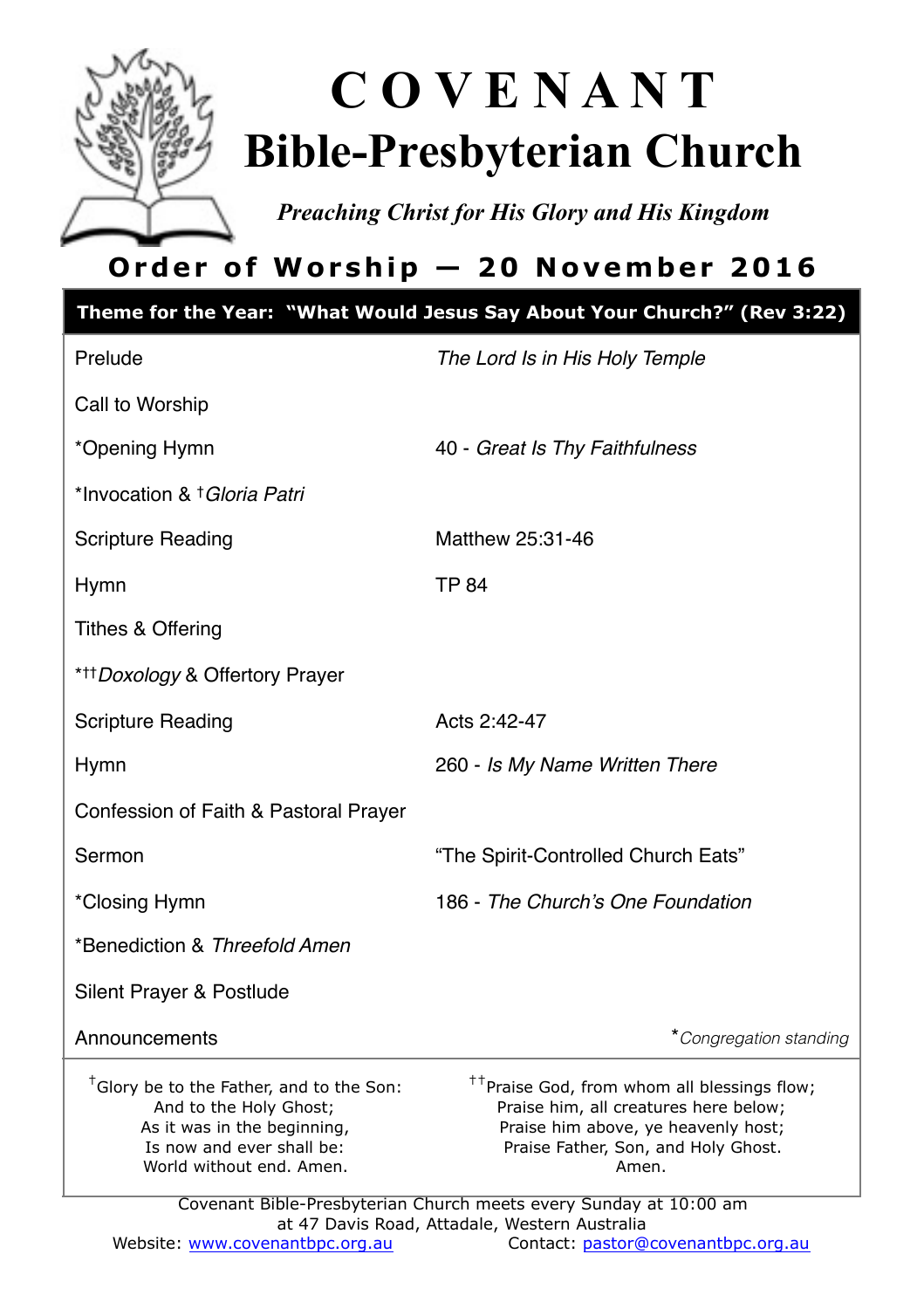#### **5 Reasons Congregational Singing Is Important**

I believe the Bible gives the answer to the anemic, lifeless congregational singing we find in some churches.

In Psalm 35:18, David declared: *"I will give thee thanks in the great congregation: I will praise thee among much people."* 

Luther said he gave the German people the Bible and the hymn book in their own tongue, *"So that God might speak directly to them in His Word, and that they might directly answer Him in their songs."* In a day when Gregorian chant was prevalent, Luther encouraged congregational singing of hymns.

Let's look at several reasons why congregational singing is so important in the life of a church that wants to glorify the Lord.

1. It Unifies the Congregation

At the dedication of the second temple as recorded in 2 Chronicles 5:13, the Bible tells us, *"The trumpeters and singers were as one, to make one sound."* 

Even Robert Shaw, the greatest choral conductor of the twentieth century, said, *"That's the point of a choir or a congregation, doing the same thing together at the same time."*

Churches today have people coming from different backgrounds and from distractions and complications of living in the twenty-first century.

When the congregation meets, the best way to get everyone thinking together and preparing their hearts to hear the Word of God is congregational singing that is heartfelt and vibrant. It can also a way of reinforcing the gospel message to unsaved visitors.

2. It Is a Great Way to Praise the Lord

2 Chronicles 5:13 goes on to say, *"To be heard in praising and thanking the Lord."*

This is a recurring theme in the Bible. When people are right with God, they always seek to praise Him, and one of the best ways for a congregation to do this is by singing heartily together.

Jesus said, *"Out of the abundance of t h e h e a r t t h e m o u t h speaketh,"* (Matthew 12:34). Because Paul and Silas were right with God and doing His will, they could sing *"praises to God,"* even after they had been beaten and were in the Philippian jail (Acts 16:23-25).

Proverbs 29:6 unequivocally says, *"The righteous doth sing and rejoice."* Does not that principle seem to imply that a congregation whose hearts are right with the Lord will produce music that is characterized by heart-felt singing that glorifies their Savior?

3. It Is a Wonderful Way to Pray **Together** 

Ephesians 5:19 tells us some of the activities that Spirit-filled Christians engage in, *"Speaking to yourselves in psalms and hymns and spiritual songs, singing and making melody in your heart to the Lord."*

Think of the marvelous blessing that can come to a congregation as the people with one voice sing a song like *"Nearer, Still Nearer," "Spirit of God, Descend Upon My Heart,"* or even *"The Lord's Prayer"* itself. Any good hymn book will have many songs that can unite a congregation in prayer.

4. It Solidifies and Teaches Spiritual **Truth** 

Colossians 3:16 says, *"Teaching and admonishing one another in psalms*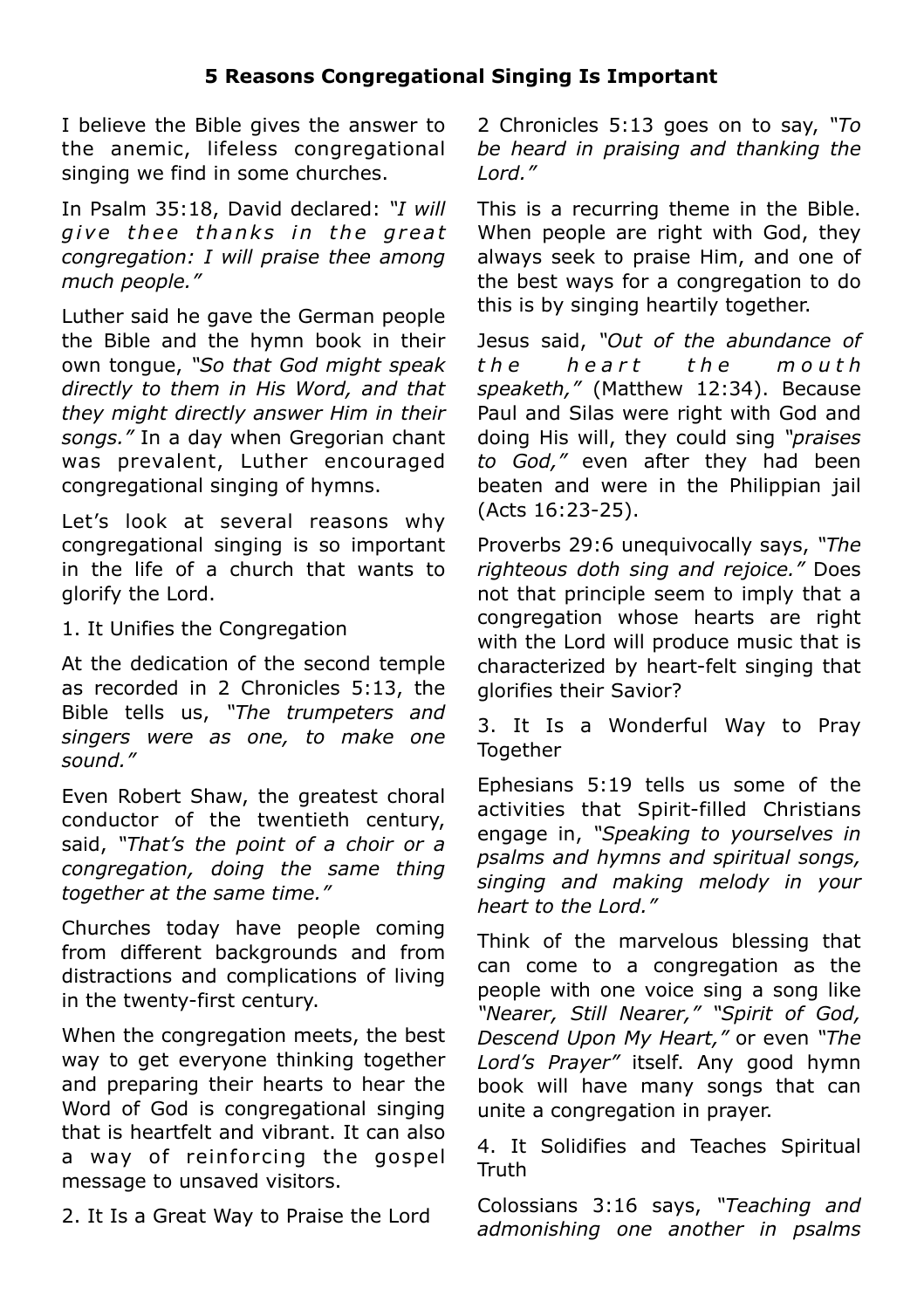*and hymns and spiritual songs," and "singing with grace in your hearts,"* will help the *"word of Christ dwell in you richly in all wisdom."*

To quote Robert Shaw again, *"The b a s i c p r e m i s e o f m u s i c i s communication…expressible best by music or possibly even only by music."* This is also the main reason we should be certain our congregational songs are doctrinally correct.

#### 5. It Can Aid in Revival

Psalm 85 is titled "*To the chief Musician,"* and verse 6 says, *"Wilt thou not revive us again: that thy people may rejoice in thee?"*

A study of revivals in the Bible and great revivals of the past reveals that they have always been characterized by live, vital, and fervent congregational singing.

Henry Halley's Bible Handbook admonishes its readers: *"Under proper leadership, the hymns of a vast congregation could be made to rise like the swell of an ocean's roar, and cause angels in Heaven to lean over and listen."*

In the book of Nehemiah, (which emphasizes the rebuilding of the walls of Jerusalem and the national revival that accompanied it) music and singing play such a large part in the revival that it is mentioned more than twenty times.

In Nehemiah 8 we find many of the elements that are necessary for revival: the reading of the Word of God (verses 5–8), the people bowing their heads and worshipping the Lord with their faces to the ground (verse 6), the people weeping over their sin as they heard the Word of God (verse 9), and finally, the glorious result of true revival as the Lord works in hearts, *"For the joy of the Lord is your strength"* (verse 10). The singers then sang, "Songs of praise and *thanksgiving unto God"* (12:46).

Let's pray that God would revive churches today with a resurgence of congregational singing that exalts Him!

*~ Dr Frank Garlock, Founder and President of Majesty Music, former*  professor of the Music Theory *Department at Bob Jones University, and editor of the Majesty Hymnal.*

 $0.0.0.0.0$ 

#### **Westminster Larger Catechism**

Q. 109. What are the sins forbidden in the second commandment?

A. The sins forbidden in the second commandment are, all devising, counseling, commanding, using, and any wise approving, any religious worship not instituted by God himself; tolerating a false religion; the making any representation of God, of all, or of any of the three Persons, either inwardly in our mind, or outwardly in any kind of image or likeness of any creature whatsoever; all worshiping of it, or God in it or by it; the making of any representation of feigned deities, and all worship of them, or service belonging to them; all superstitious devices, corrupting the worship of God, adding to it, or taking from it, whether invented and taken up of ourselves, or received by tradition from others, though under the title of antiquity, custom, devotion, good intent, or any other pretense whatsoever; simony; sacrilege; all neglect, contempt, hindering, and opposing the worship and ordinances which God hath appointed.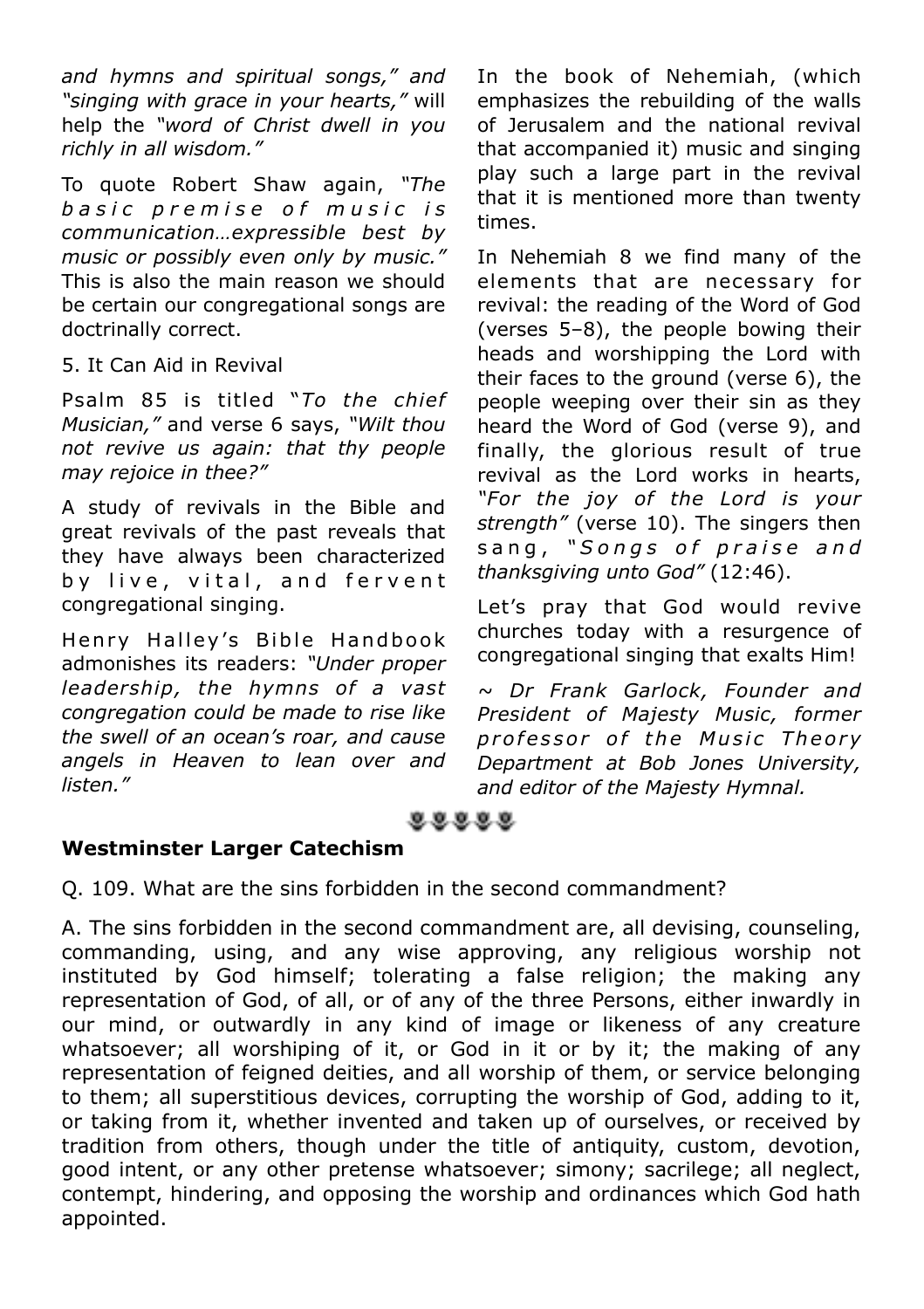# **Worship Service Roster**

| Service                  | This Week (20.11.16)                                   | Next Week (27.11.16)                            |  |
|--------------------------|--------------------------------------------------------|-------------------------------------------------|--|
| Mark Chen<br>Speaker     |                                                        | Mark Chen                                       |  |
| Worship Leader           | Mark Chen                                              | Jacob Woo                                       |  |
| Pianist                  | Ian Tay                                                | Edward Lim                                      |  |
| Welcomers                | Josephine Austin, Wendy Gong                           | John & Adeline Ng                               |  |
| <b>Offering Stewards</b> | Paul Butler*, Ken Hong*<br>Jansen Ng, Yen Fye Yap      | David Pang*, LH Chua*<br>Vincent Chiu, Ian Read |  |
| Usher                    | Jerome Ng, August Ng                                   | Jesslyn Leow, Jemima Ng                         |  |
| <b>Kitchen Duties</b>    | Florence Orchard*, Victor Poon<br>Rosemary Fitzpatrick | May Poon*, Merilyn Woo<br>Ken Hong              |  |
| <b>Prayer Meeting</b>    | 25 November 2016                                       | 2 December 2016                                 |  |
| Facilitator              | Mark Chen                                              | Mark Chen                                       |  |
| Pianist                  | Nancy Lim                                              | Ian Tay                                         |  |

#### **Announcements**

- 1. A warm welcome to all worshipers. May God richly bless you. Please stay behind after the service for fellowship and tea.
- 2. Next week's message: "The Spirit-Controlled Church Prays" (Acts 2:42-47).
- 3. Next week's Junior Worship message "Rebellious Parents and Kids" (Colossians 3.20-21). Speaker - Micah Chiang.
- 4. Ladies' Bible Study. Saturday 26 November 2016, 7:30 pm at the residence of Mary-Anne Chan. For more information, please contact Evelyn Lee at 0403 504 186.
- 5. Bible Conference 2017. Dates: 18-21 April 2017. Speaker: Dr Bob Jones III. Venue: Bayview Geographe Resort. Please register with Ken and Jackie Hong.

|            |                         |                                 | <b>Appointments for the Week</b> | Last Lord's Day Tithes & Offering, &          |
|------------|-------------------------|---------------------------------|----------------------------------|-----------------------------------------------|
| WED        | 10:00 am Craft Group    |                                 |                                  | <b>Attendance</b>                             |
| FRI        | 7:45 pm                 | <b>CBI &amp; Prayer Meeting</b> |                                  | General Fund - \$3,603.15. Missions Fund -    |
| <b>SAT</b> | $4:30$ pm               | JF & TF                         |                                  | $$602.00$ (#638 - \$110.00, #639 - \$100.00). |
|            | $7:30$ pm               |                                 | Ladies' Bible Study              | Building Fund - \$505.00 (#501 - \$505.00).   |
| SUN        | $9:00$ am               | Sunday School                   |                                  | Total Tithes & Offering - \$4,710.15.         |
|            | 10:00 am                | <b>Worship Service</b>          |                                  | Attendance - 155.                             |
|            |                         |                                 |                                  |                                               |
|            |                         |                                 |                                  | <b>Building Fund to Date</b>                  |
|            | Available Building Fund |                                 | \$79,373.93                      | <b>Building Fund Account:</b>                 |
|            | Last Week's Collection  |                                 | \$505.00                         | Covenant Bible-Presbyterian Church            |
|            |                         | Total                           | \$79,878.93                      | (Westpac Bank, Applecross)                    |
|            | Outstanding Loan        |                                 | - \$416,000.00                   | Acct: 316969<br>BSB: 036-031                  |

Elders: *Mark Chen (Pastor)* 6114 4242, 0415 932 373. *Jimmy Orchard* 0413 274 407. Deacons: *Ken Chong* 0402 553 313. *LH Chua* 0435 601 373. *Johnson Lim* 0402 145 682. *Jacob Woo* 0421 212 206.